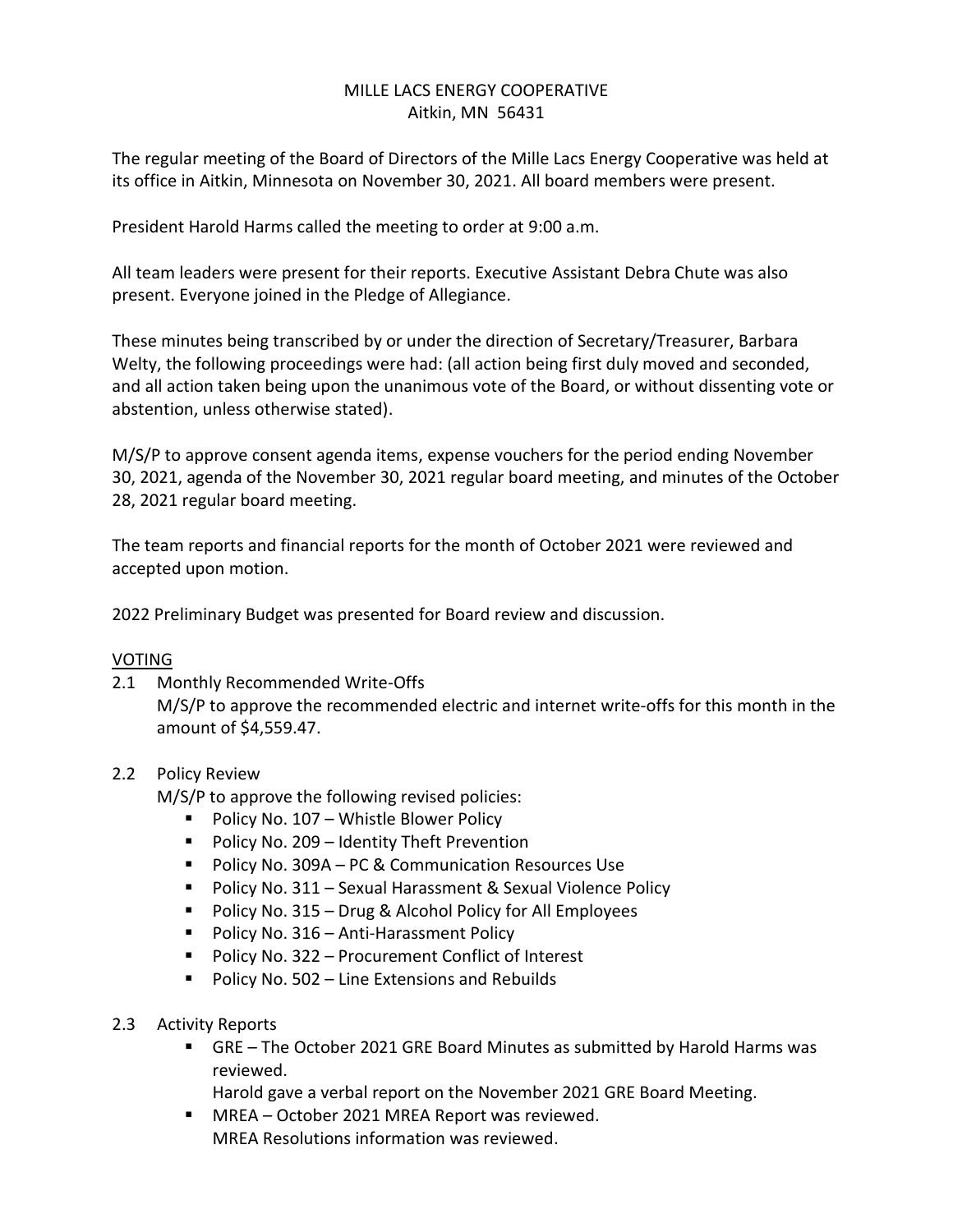Regular Board Meeting Minutes November 30, 2021

- $\blacksquare$  RUS none
- CFC none
- NRECA NRECA October 2021 Board Meeting Report was reviewed.
- MAC none
- FEDERATED none
- NRTC none
- RESCO none
- NISC none
- OTHER CoBank

MLEC Investment Committee – The Investment Committee includes one member from MLEC Board of Directors. Currently that member is Mike Reem. M/S/P to approve no representative from MLEC Board of Directors needed to serve on MLEC Investment Committee at this time.

M/S/P to accept the activity reports.

## REPORTS

3.1 Safety Control

MREA presented *Hot Line Work with Emphasis on Rubber Gloving* on October 28th . Deanna Soderberg conducted a Field Audit on November 16<sup>th</sup>.

The next safety meeting is scheduled for December 14th with Deanna Soderberg of PLS presenting *Hearing Conservation and Oil Spill Cleanup.* Cuyuna Range Medical Center staff *will present First Aid and CPR Training for all employees on December 15 and 16.* 

The 2021 Safety Cross was reviewed.

### SCHEDULED MEETINGS

- 4.1 NRECA Annual Meeting**,** Nashville, TN and Online March 6 – 9, 2022 Decision on who is attending will be made at the January board meeting. Preconference workshops – March 4 - 6, 2022 – in person only
- 4.2 MREA Annual Meeting, St Paul RiverCenter March 15 - 16, 2022, Tuesday – Wednesday, In person or Livestream Barb Welty will be attending as MREA Director. M/S/P to approve Carol Pundt as Voting Delegate and Mike Reem as Alternate Delegate for MREA in 2022.
- 4.3 CoBank Regional Meeting**,** JW Marriott Mall of America, Minneapolis, MN Thursday – Friday, March  $17 - 18$ , 2022 Attending: Barb Welty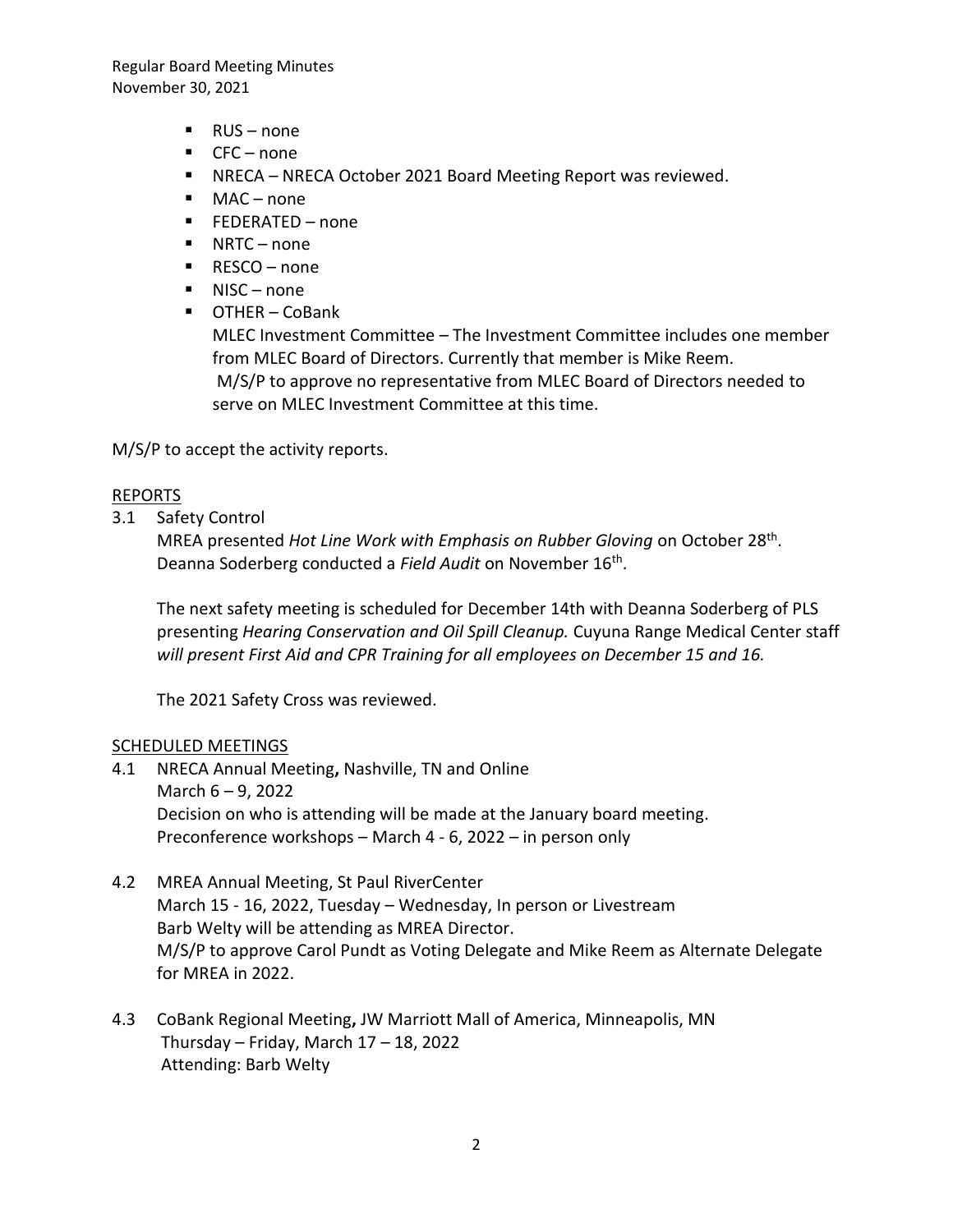Regular Board Meeting Minutes November 30, 2021

4.4 Other Information:

Three months look ahead @ MLEC Board meeting NON-Reoccurring Agenda Items:

- December 28:
	- o 2022 Budget Review and Approval
	- o Mille Lacs Community Trust Board Update
	- o NRECA Governance Video or Article
- $\bullet$  January 27<sup>th</sup>:
	- o NRECA Governance Video or Article
- February  $24^{th}$ :
	- o Year-end Presentation
	- o Annual Report to the Board on Policy 517
	- o NRECA Governance Video or Article

#### Remaining MREA 2021 Board Meeting Dates:

• Tuesday – Wednesday, December 21 – 22

MREA 2022 Board Meeting Dates:

- Monday, March 14
- Tuesday Wednesday, April 19-20
- Tuesday Wednesday, June 21-22
- Thursday Friday, August 11-12
- Tuesday Wednesday, October 18-19
- Tuesday Wednesday, December 20-21

NOTE: If anyone is interested in attending a MREA Board meeting, please let Deb Chute and Director Barb Welty know so arrangements can be made.

### 4.5 Board Meeting Dates

- o Tuesday, December 28, 2021
- o Thursday, January 27, 2022
- o Thursday, February 24, 2022

M/S/P to approve Thursday, February 24, 2022 Board meeting date.

MLEC Holiday Party, Saturday, January 29, 2022, 40 Club Convention Center e-invitations will go out at the beginning of December.

### 4.6 2022 MLEC Annual Meeting

Thursday evening, May 5, 2022 is the date selected.

Discussion was held on locations to hold the meeting. The Board gave their recommendations